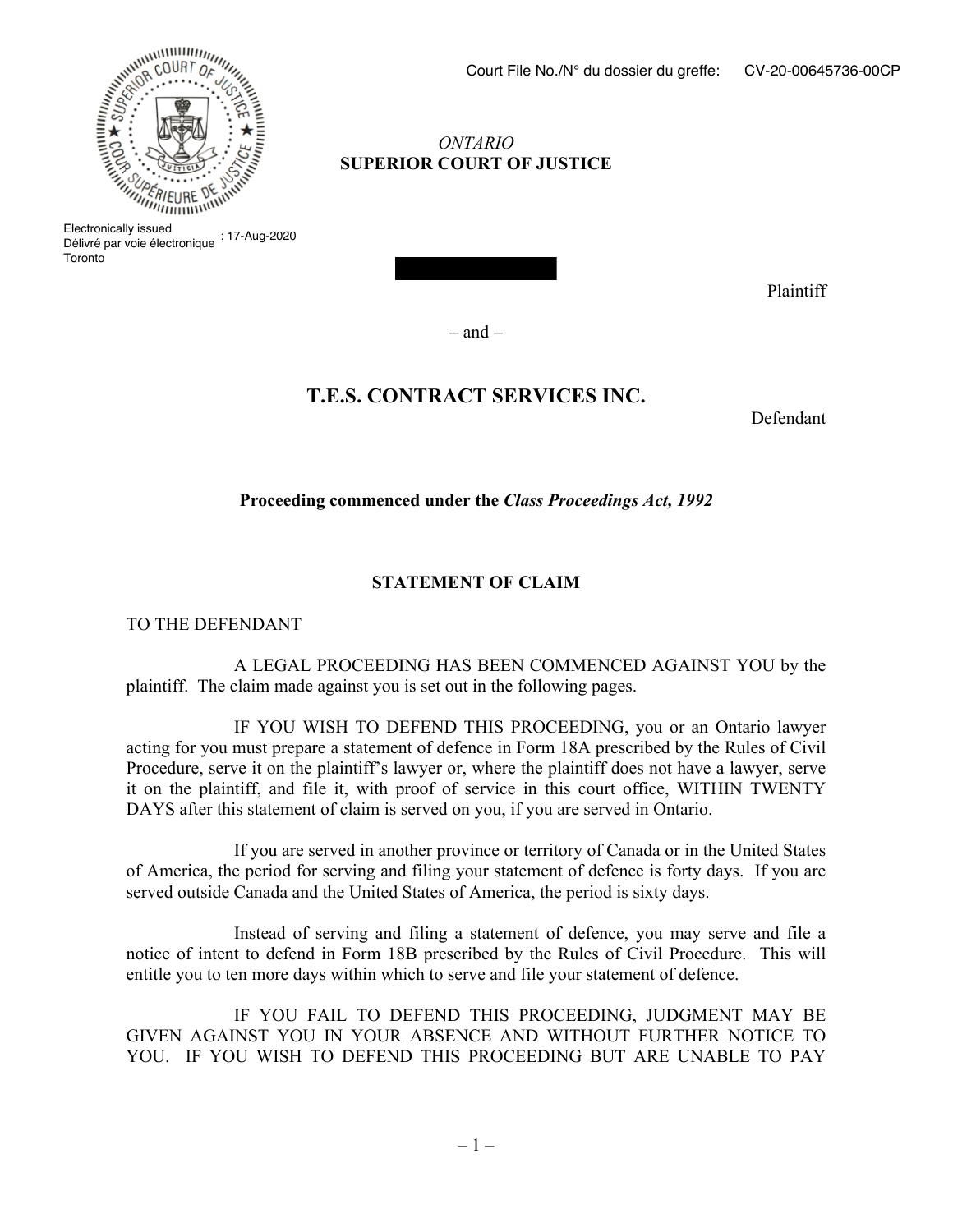LEGAL FEES, LEGAL AID MAY BE AVAILABLE TO YOU BY CONTACTING A LOCAL LEGAL AID OFFICE.

IF YOU PAY THE PLAINTIFF'S CLAIM, and \$10,000 for costs, within the time for serving and filing your statement of defence you may move to have this proceeding dismissed by the court. If you believe the amount claimed for costs is excessive, you may pay the plaintiff's claim and \$400 for the costs and have the costs assessed by the court.

TAKE NOTICE: THIS ACTION WILL AUTOMATICALLY BE DISMISSED if it has not been set down for trial or terminated by any means within five years after the action was commenced unless otherwise ordered by the court.

Date: Issued by:

Local Registrar

Address of Court Office: 393 University Avenue Toronto, ON M5G 1E6

TO: **T.E.S. CONTRACT SERVICES INC.** 40 Holly Street, Suite 500 Toronto, Ontario M4S 3C3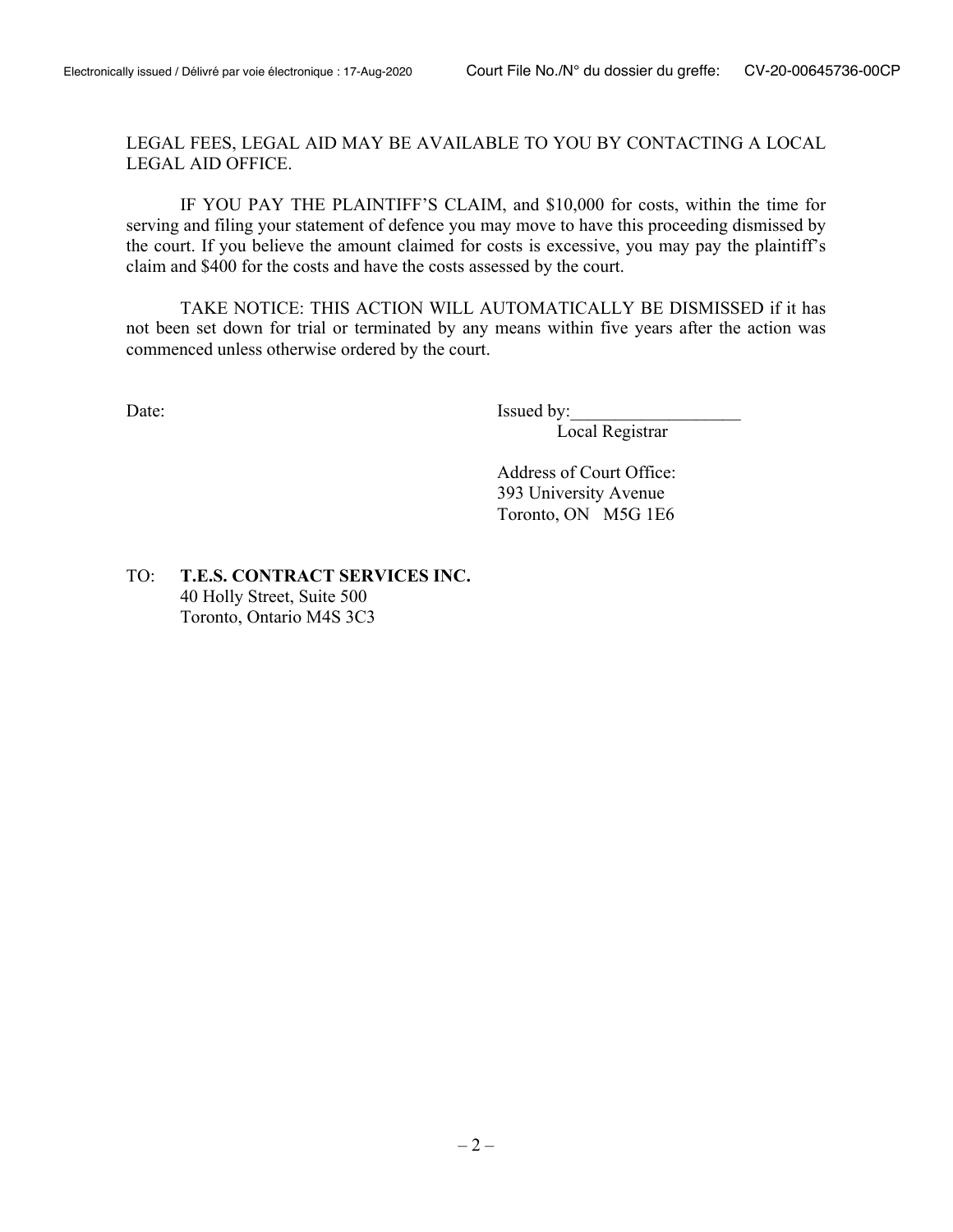#### **CLAIM**

#### **RELIEF CLAIMED**

- 1. The Proposed Representative Plaintiff claims the following on her own behalf, and on behalf of members of the Class:
	- a) an order certifying this action as a class proceeding and appointing as Representative Plaintiff of the Class;
	- b) a declaration that the members of the Class were employees during their work with T.E.S. Contract Services Inc. (**"TES**") and thus are entitled to the minimum employment standards set out by the *Employment Standards Act, 2000*, S.O. 2000, c. 41 ("**ESA**");
	- c) General Damages in the amount of \$72,500,000.00 as compensation to the class;
	- d) Punitive, Aggravated and/or Moral damages in the amount of \$72,500,000.00;
	- e) A declaration that TES violated their fiduciary duties to the class and an order for an accounting of and disgorgement of profits;
	- f) a declaration that TES violated the terms of the ESA by:
		- i. failing to ensure that Class Members were properly classified as employees;
		- ii. failing to advise Class members of their entitlement to overtime pay for hours worked in excess of 44 hours per week in accordance with the ESA (the "**Overtime Threshold**");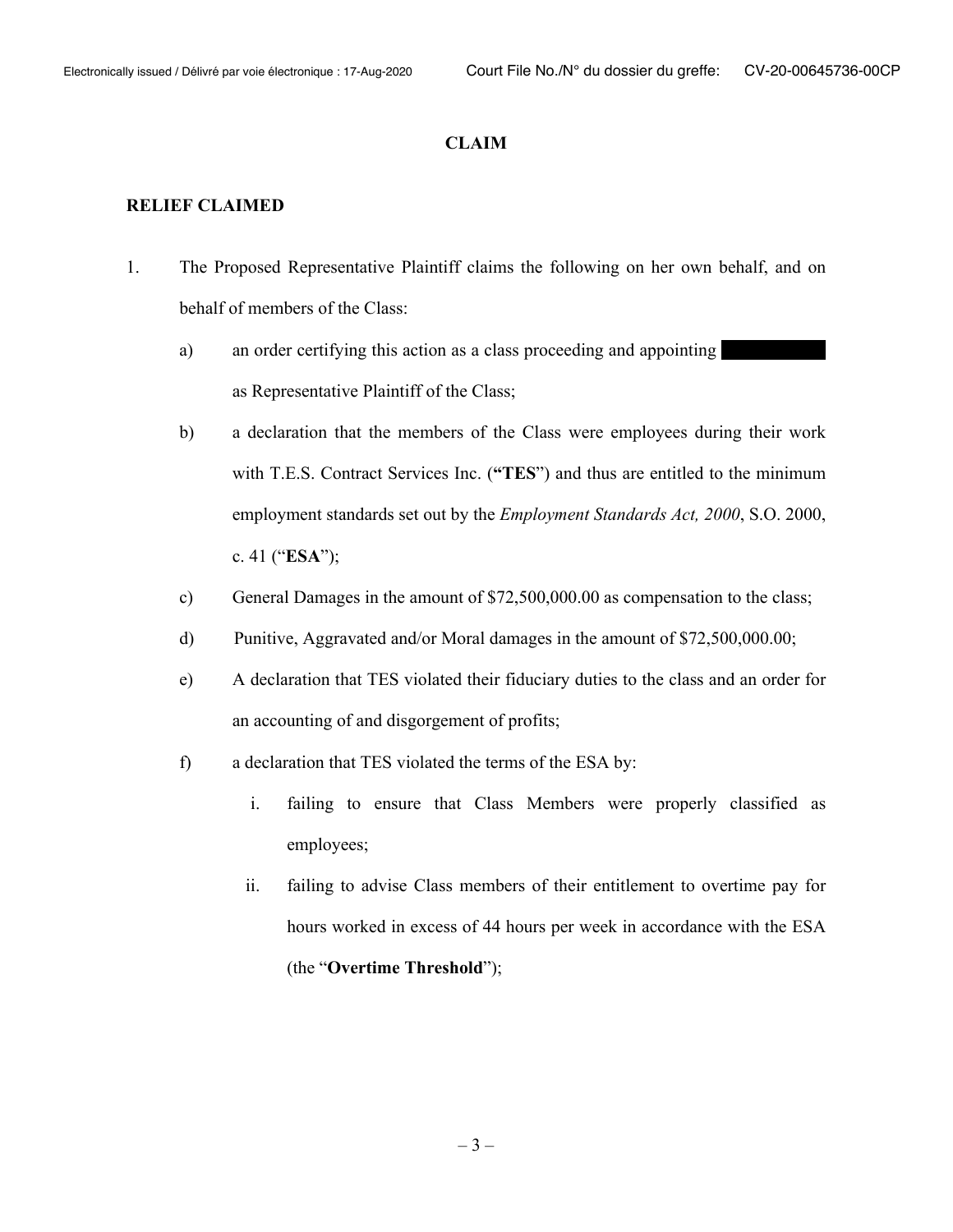- iii. requiring and/or permitting the Class Members to work overtime hours and failing to compensate the Class Members for hours worked in excess of the Overtime Threshold ("**Overtime Pay**");
- iv. failing to ensure that the Class Members' hours of work were monitored and accurately recorded;
- v. failing to advise Class Members of their entitlement to vacation pay at a rate of 4 percent of wages in accordance with the ESA ("**Vacation Pay**");
- vi. failing to compensate Class Members for Vacation Pay;
- vii. failing to advise Class Members of their entitlement to public holiday pay and premium pay in accordance with the ESA (the "**Public Holiday and Premium Pay**");
- viii. failing to compensate Class Members for Public Holiday and Premium Pay;
- ix. failing to compensate the Class Members for all hours worked.
- g) a declaration that any prohibition on assignment workers being hired by their clients are invalid under s. 74.8(1)(4) of the *Employment Standards Act, 2000.*
- h) damages for unpaid Overtime;
- i) damages for unpaid Vacation Pay;
- j) damages for unpaid Public Holiday and Premium Pay;
- k) a declaration that the Defendant is liable for any consequential damages resulting from the determination that the Class Members are/were employees of the Defendant and not independent contractors;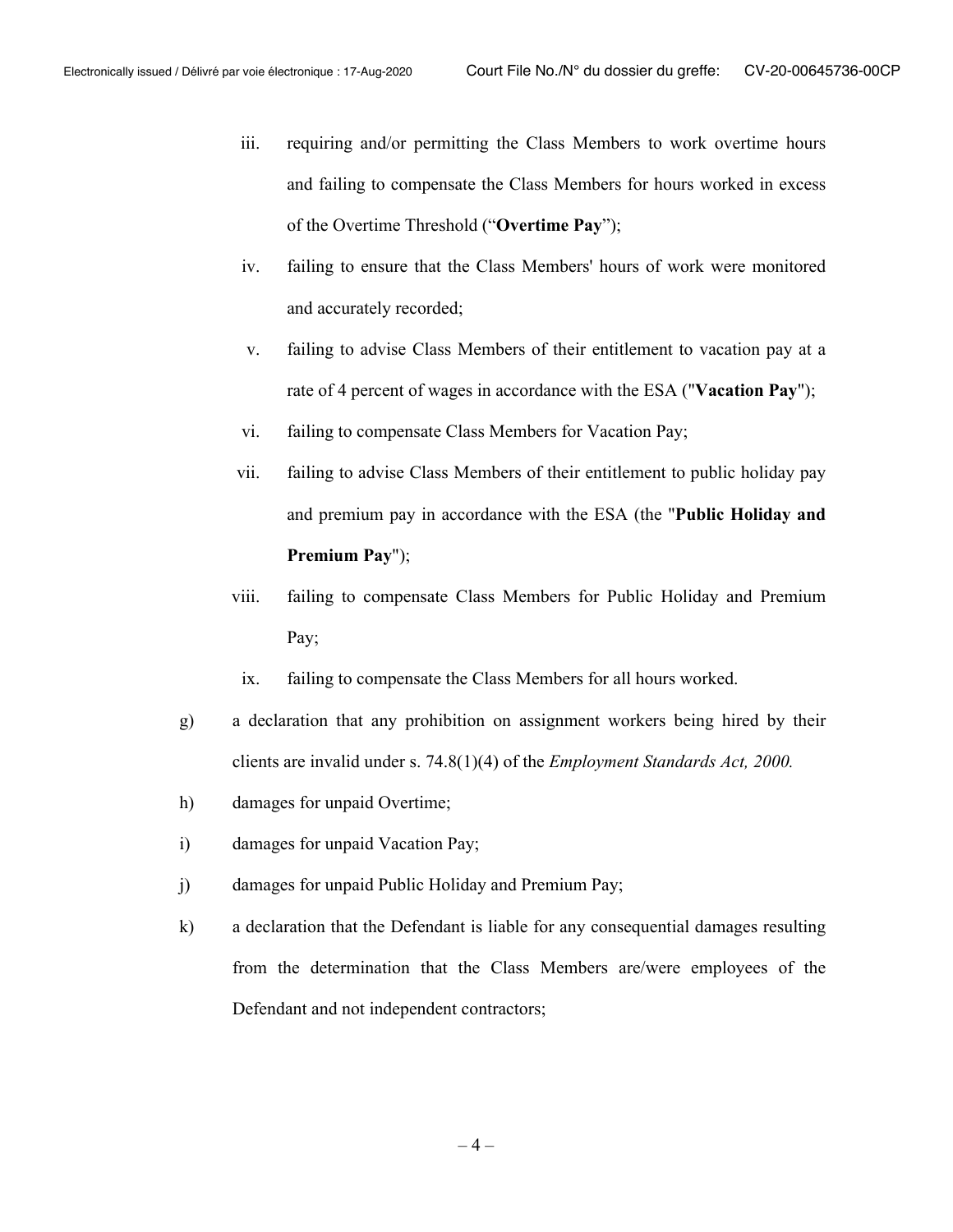- l) a declaration that the Defendant is liable for any adverse tax liability sustained by the Class Members resulting from a determination that the Class Members are/were employees of the Defendant and not independent contractors;
- m) a declaration that the Defendant is liable, and must reimburse the Class Members, for any Canada Pension Plan ("**CPP**") or Employment Insurance Act ("**EI**") contributions which may have been paid or are owed resulting from a determination that the Class Members are/were employees of TES and not independent contractors;
- n) an order, pursuant to section 24 of the *Class Proceedings Act, 1992*, S.O. 1992, c. 6 ("**Class Proceedings Act**") directing an aggregate assessment of damages;
- o) an order directing the Defendant to preserve and disclose to the Plaintiff all records (in any form) relating to the identification of Class Members and the hours of work performed by the Class Members;
- p) prejudgment interest in accordance with section 128 of the Courts of Justice Act, R.S.O. 1990, c. C.43, as amended;
- q) postjudgment interest in accordance with section 129 of the Courts of Justice Act, R.S.O. 1990, c. C.43, as amended;
- r) the costs of this action on a substantial indemnity basis, together with applicable HST, or other applicable taxes, thereon;
- s) the costs of administering the plan of distribution of the recovery in this action; and,
- t) such further and other relief as this Honourable Court may deem just.

## **THE PARTIES**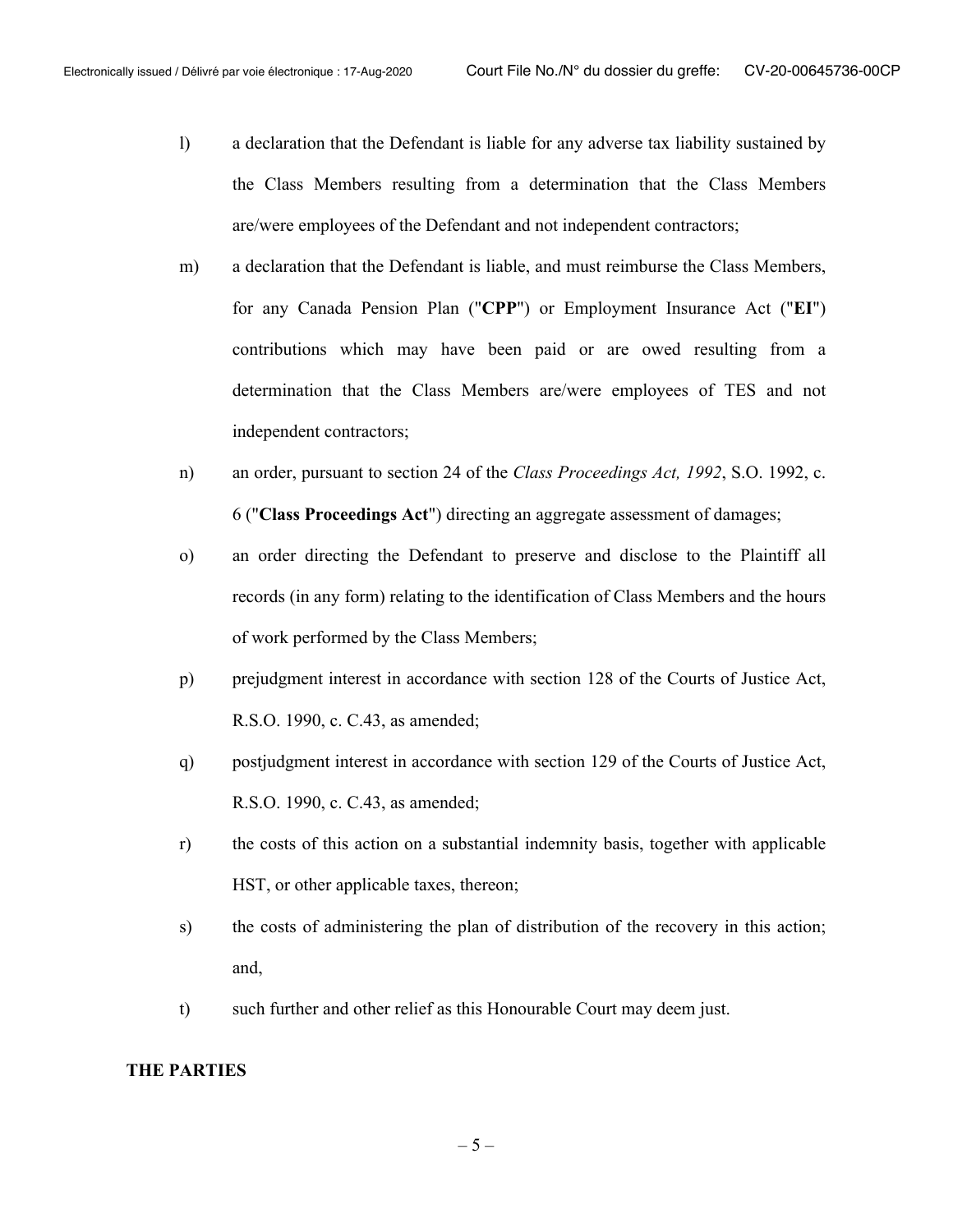2. The Plaintiff, The Plaintiff, The Plaintiff, The Plaintiff, The Plaintiff, The Plaintiff, The Plaintiff, The Plaintiff, The Plaintiff, The Plaintiff, The Plaintiff, The Plaintiff, The Plaintiff, The Plaintiff, The Plain applicable times.

3. The Defendant, TES, is a lawfully incorporated company based in Toronto, Ontario. TES is a temporary help services firm that provides workers to client firms, many of them in the information technology field.

4. The activities of TES are governed by the ESA.

#### **THE CLASS**

5. The Plaintiff brings this action pursuant to the *Class Proceedings* Act on her own behalf and on behalf of the following class of persons (together, the "**Class**" or "**Class Members**"):

All assignment workers placed on assignments or assigned to work on contracts by TES since November 6, 2009 who were classified as independent contractors.

#### **EMPLOYMENT RELATIONSHIP**

6. Section 74.3 of the ESA provides that, where a temporary help agency ("**Temporary Help Agency**") and a person agree that the agency will assign the person to perform work on a temporary basis for clients, the temporary help agency is the person's employer, and the person is an employee of the temporary help agency.

7. In the alternative to s.74.3 of the ESA the Plaintiff states that the class members would in the alternative be employees of the Defendant under the definitions of the ESA or in the further alternative under common law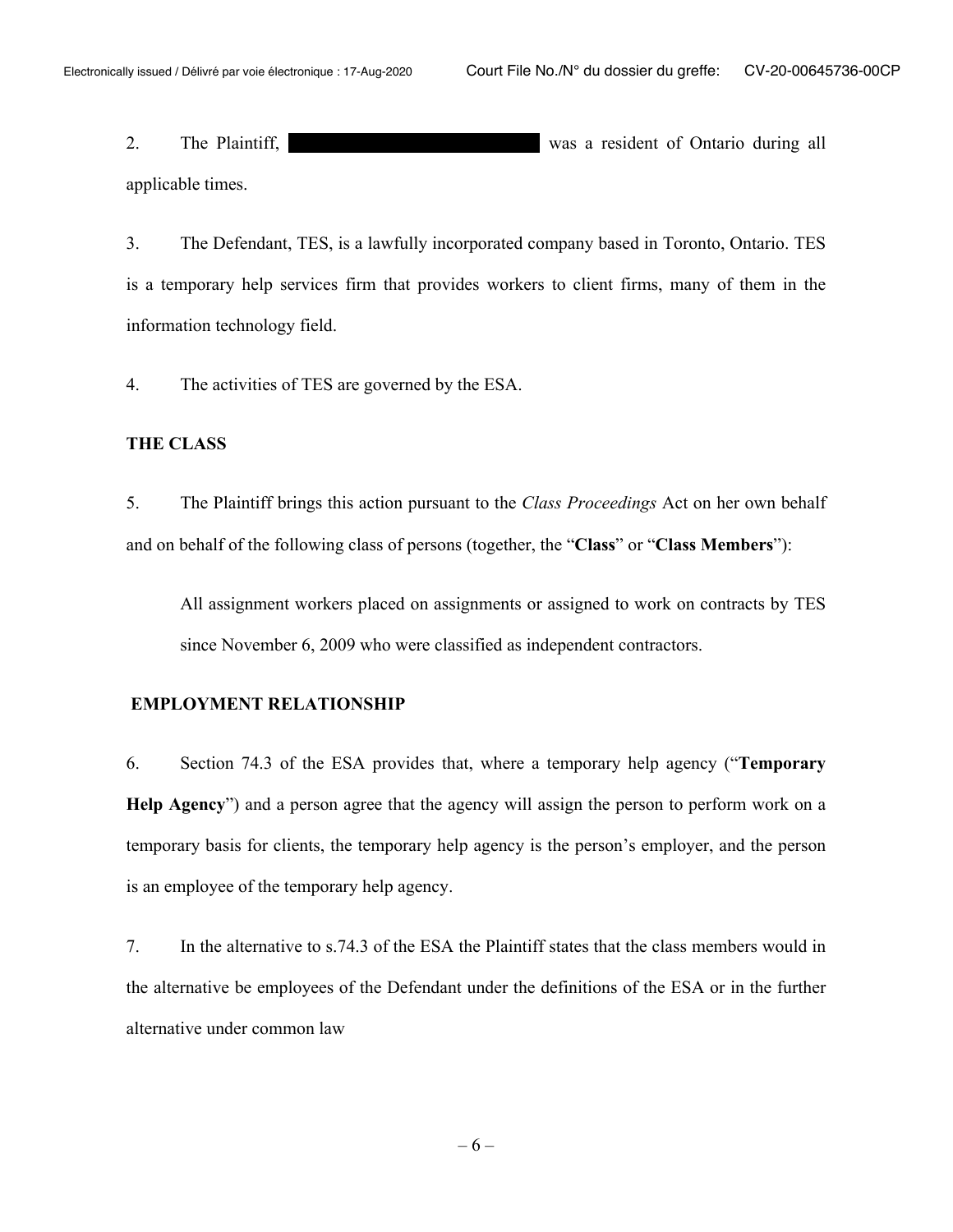8. A person who is an employee of the Temporary Help Agency is entitled to all the minimum standards provided to employees by the ESA, including vacation pay, public holiday pay, and overtime pay.

9. TES assigned and others like her to work on a temporary basis for its clients, while requiring them to sign contracts that stated they were independent contractors and not employees.

10. TES violated section 5.1 of the ESA, which provides that an employer shall not treat a person who is an employee of the employer as if the person were not an employee for the purposes of entitlements under the Act.

11. Section 5 of the ESA further provides that no person, including no employee, shall contract out of or waive an employment standard and any such contracting out or waiver is void.

12. TES knew or should have known that and others like her that it was placing in temporary positions under the guise of being independent contractors were not in fact people in business for themselves and were at law employees.

13. TES knew or should have known that and others like her that it was placing in temporary positions under the guise of being independent contractors were treated in the workplace in the same manner and with the same degree of control as the regular employees of the client firm, with the exception that they were not provided with the employee benefits mandated under the ESA.

#### **'S EXPERIENCE**

 $-7-$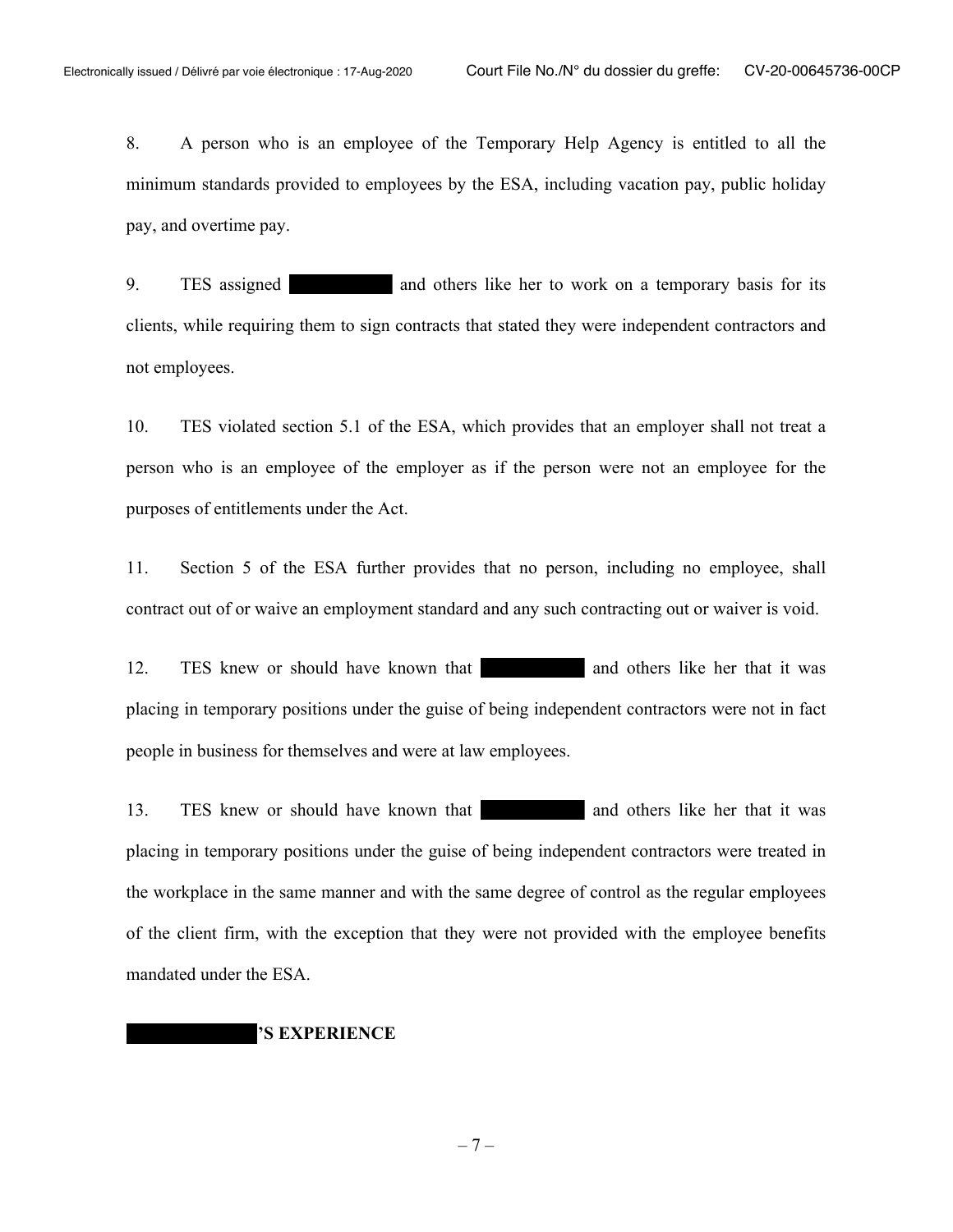14. Following successfully interviewing with Texas Instruments Canada Ltd. ("**Texas Instruments**"), was offered an independent contractor agreement with TES.

15. TES required to incorporate a company and execute the independent contractor agreement on behalf of that newly created corporation.

16. TES's contract with stated that she would be "Job Title: UX Designer," where UX is industry shorthand for "user experience."

17. TES's contract stated that she would have "duties as assigned by the client."

18. TES's contract with stated that it would run from March 4, 2019 to March 4, 2020. TES terminated 's contract early, on or about February 7, 2020.

19. worked at Texas Instruments at a fixed hourly rate of pay of \$56 as set out in her contract with TES.

20. TES provided with sample invoices. was required to issue invoices to be paid by TES.

21. During her time with TES, generally worked at Texas Instruments' headquarters, used Texas Instruments' computers and software and performed tasks directly assigned by Texas Instruments.

22. worked side by side with other designers who were full time regular employees, and was doing the same job as them. The only difference was that the latter received employee benefits.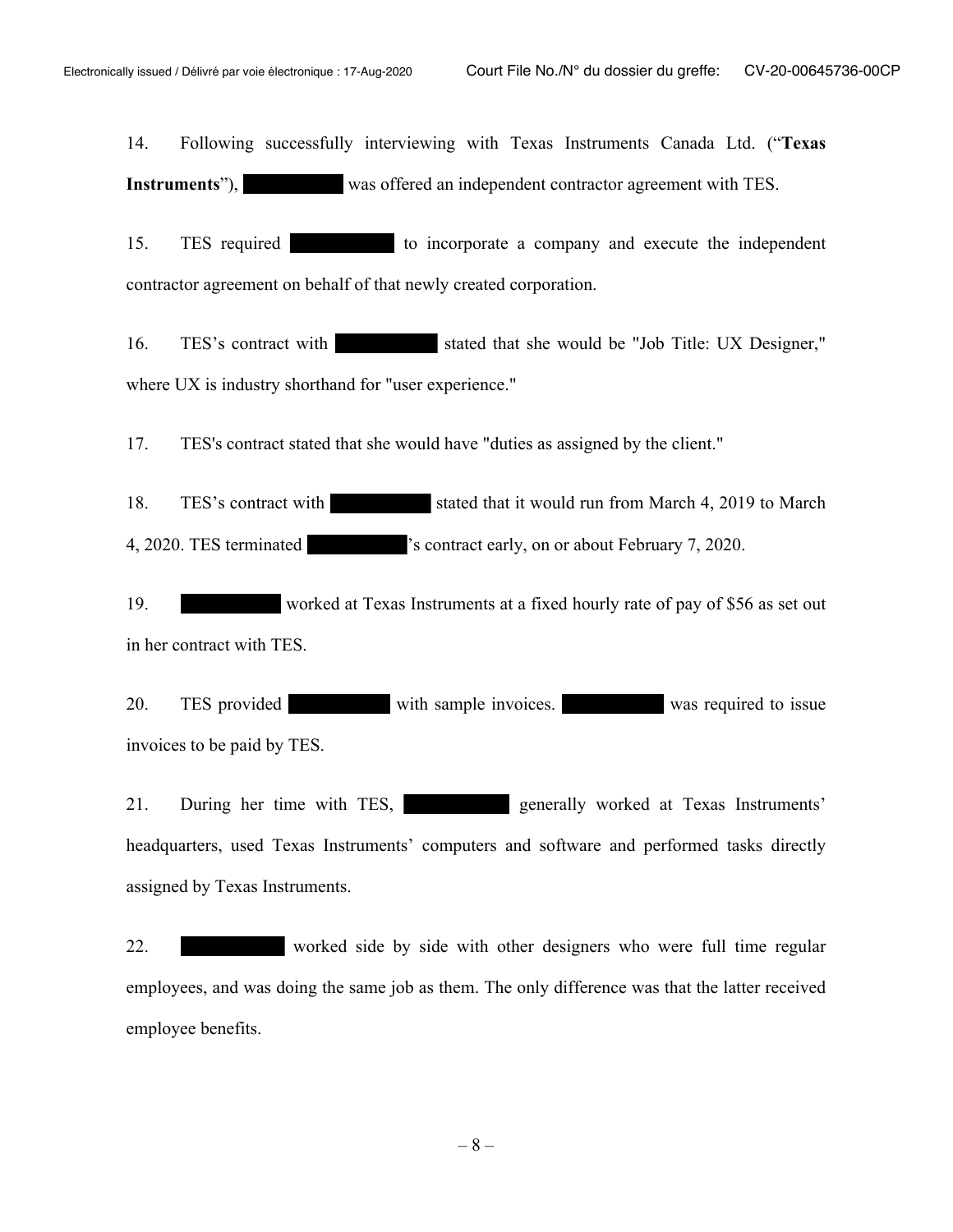23. The duties performed by the Class Members and the supervision and control imposed on the Class Members by TES's clients creates an employment relationship with TES as expressly provided by section 74.3 of the ESA. Particulars of such an employment relationship include, but are not limited to:

- a) Class Members have to follow schedules that are determined by TES's client;
- b) Class Members are told when and where to perform their work duties;
- c) Class Members are not able to subcontract, assign, or contract out their essential job duties to other workers;
- d) Class Members are required to obey directions from their superiors within the client firm's hierarchy and are penalized if they fail to do so; and,
- e) Class Members are required to follow the client firms' policies, guidelines, and instructions when performing their duties.

24. The Defendant had no overtime or public holiday policy in place to monitor, record or compensate overtime or public holiday pay hours.

25. relied in good faith on the Defendant and was unaware while working for TES or afterwards that she was an employee and entitled to Overtime Pay, Vacation Pay, Public Holiday Pay and Premium Pay. At the time, relied on the Defendant to properly classify her regarding her status as an employee and her resulting entitlements. was misled by the Defendant that she was not an employee of TES.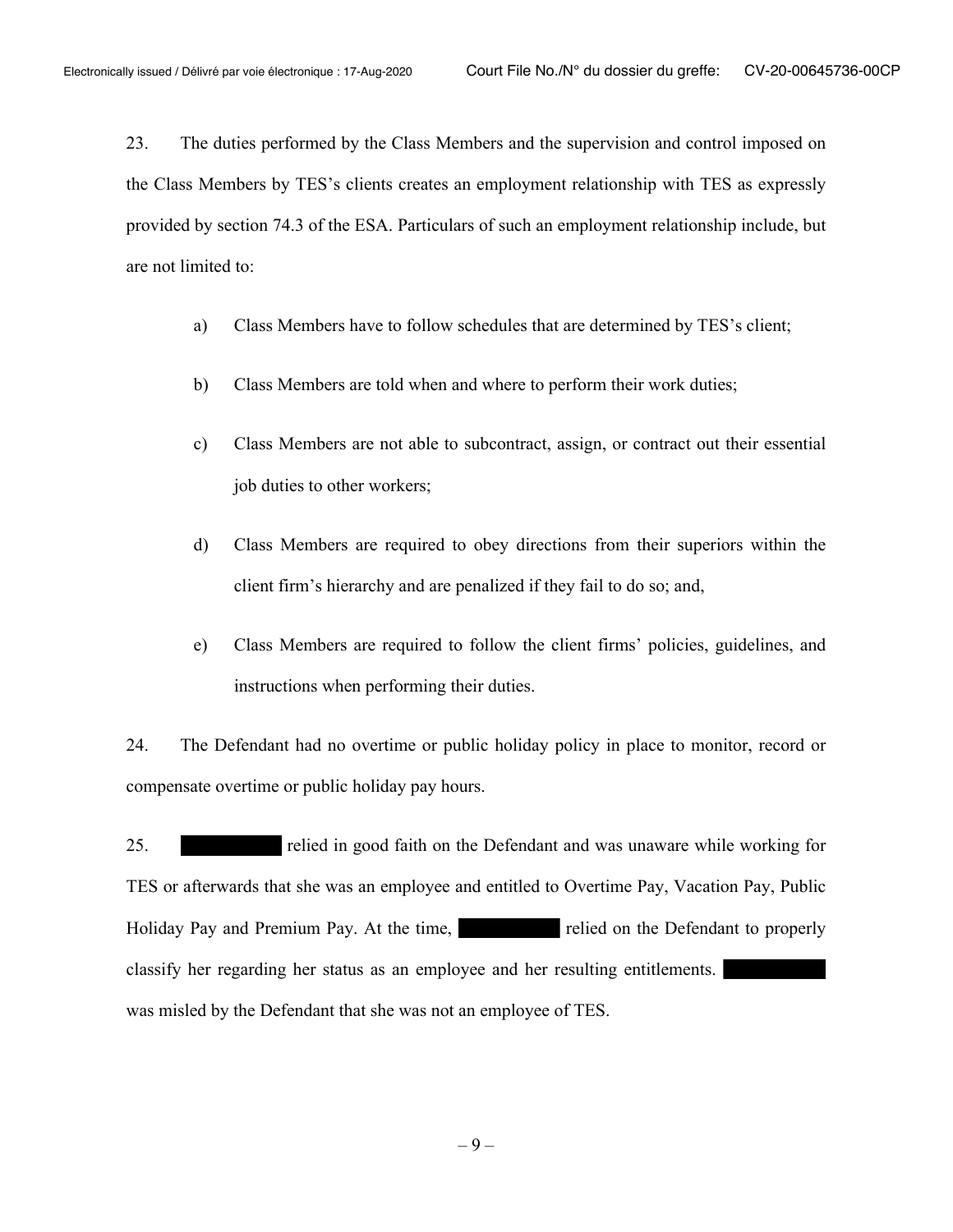26. The Defendant refused to provide with T4s to prove the insurable hours worked for EI purposes.

27. 's relationship with TES is consistent with the relationship of all Class Members with TES.

28. At all material times, and the Class Members were explicitly directed as to how, where and when they could perform their duties for TES.

29. At all times, and the other Class Members were explicitly and incorrectly informed they were not employees of TES.

30. The Defendant's clients sometimes required Class Members to work hours in excess of the Overtime Threshold without Overtime Pay as they are misclassified as independent contractors instead of employees of TES.

31. The Defendant failed to compensate and the other Class Members for Vacation Pay.

32. The Defendant failed to compensate and the other Class Members for Public Holiday and Premium Pay.

#### **ESA AND CLASS MEMBERS' CONTRACTS OF EMPLOYMENT**

33. The employment standards under the ESA are implied minimum terms of the contracts of employment of the Class Members.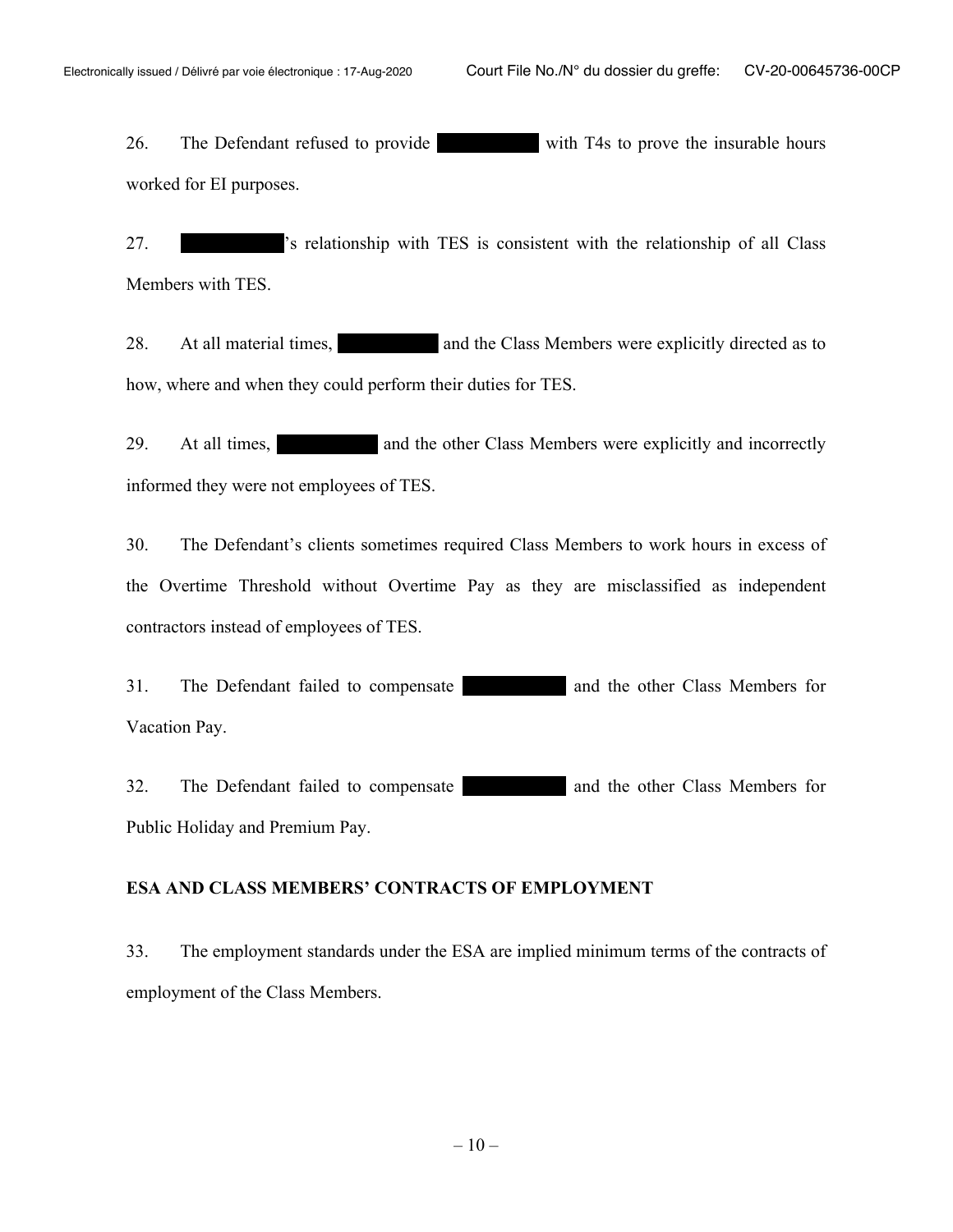34. At all material times, the Class Members were not and are not exempt from the ESA standards.

35. As a result, the contracts of employment of the Class Members impliedly provide that Class Members shall be compensated:

- a. With Overtime Pay for hours worked in excess of the Overtime Threshold;
- b. With Vacation Pay on all amounts paid, and unpaid; and,
- c. With Public Holiday and Premium Pay.

36. As vulnerable employees under the direct control and supervision of the Defendant, the Class Members relied on the Defendant to advise them properly regarding their employee status and eligibility for Minimum Wage, Overtime Pay, Vacation Pay, Public Holiday and Premium Pay and to fulfill their contractual and statutory employment responsibilities to keep track of and pay the Class Members Overtime Pay, Vacation Pay and Public Holiday and Premium Pay. TES is and was in a position of power and direct control over the Class Members and the Class Members were and are in a vulnerable position vis-à-vis the Defendant.

### **SYSTEMIC PROHIBITION ON EMPLOYMENT WITH PLACED CLIENT**

37. 's contract contains language in paragraph 15 that prevents her from becoming employed with the client of TES where she was placed. The understands that this is a 'template' requirement for working through TES. However these clauses are a violation of s.  $74.8(1)(4)$  of the ESA.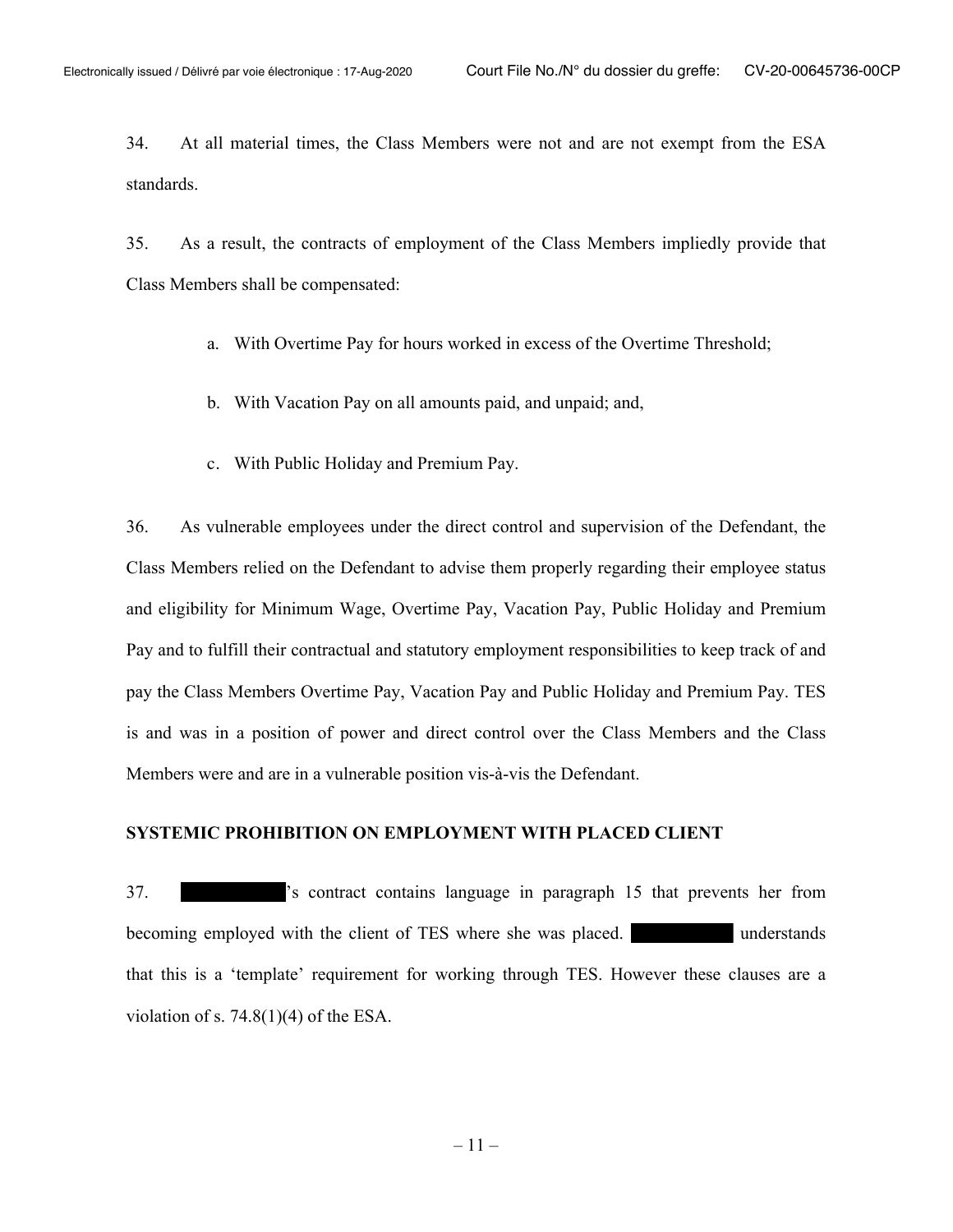38. seeks a declaration that all of these such clauses prohibiting direct hiring by the client be voided for being an illegal opting out of the ESA as per s.5 of the ESA. seeks damages of disgorgement of profits relating to the illegal and unjust benefit that TES gained by way of having employees agree to this invalid term.

#### **SYSTEMIC CLASSIFICATION AS "INDEPENDENT CONTRACTORS"**

39. TES systemically classified the Class Members as "independent contractors" and required them to sign formal written agreements that stated they were independent contractors and not employees.

40. TES further required and permitted the Class Members to regularly work hours without receiving Overtime Pay, Vacation Pay or Public Holiday and Premium Pay, under the misrepresentation from TES that Class Members were independent contractors.

41. The Defendant was aware that the Class Members relied on Defendant to advise them properly of their employment status and eligibility for Minimum Wage, Overtime Pay, Vacation Pay or Public Holiday or Premium Pay, and to fulfill its statutory employment responsibilities to keep track of and pay the Class Members for their hours worked.

#### **SYSTEMIC BREACH OF THE** *ESA*

42. The Defendant has systemically breached the provisions of the ESA with respect to all Class Members by:

a. failing to ensure that all Class Members were properly classified as employees;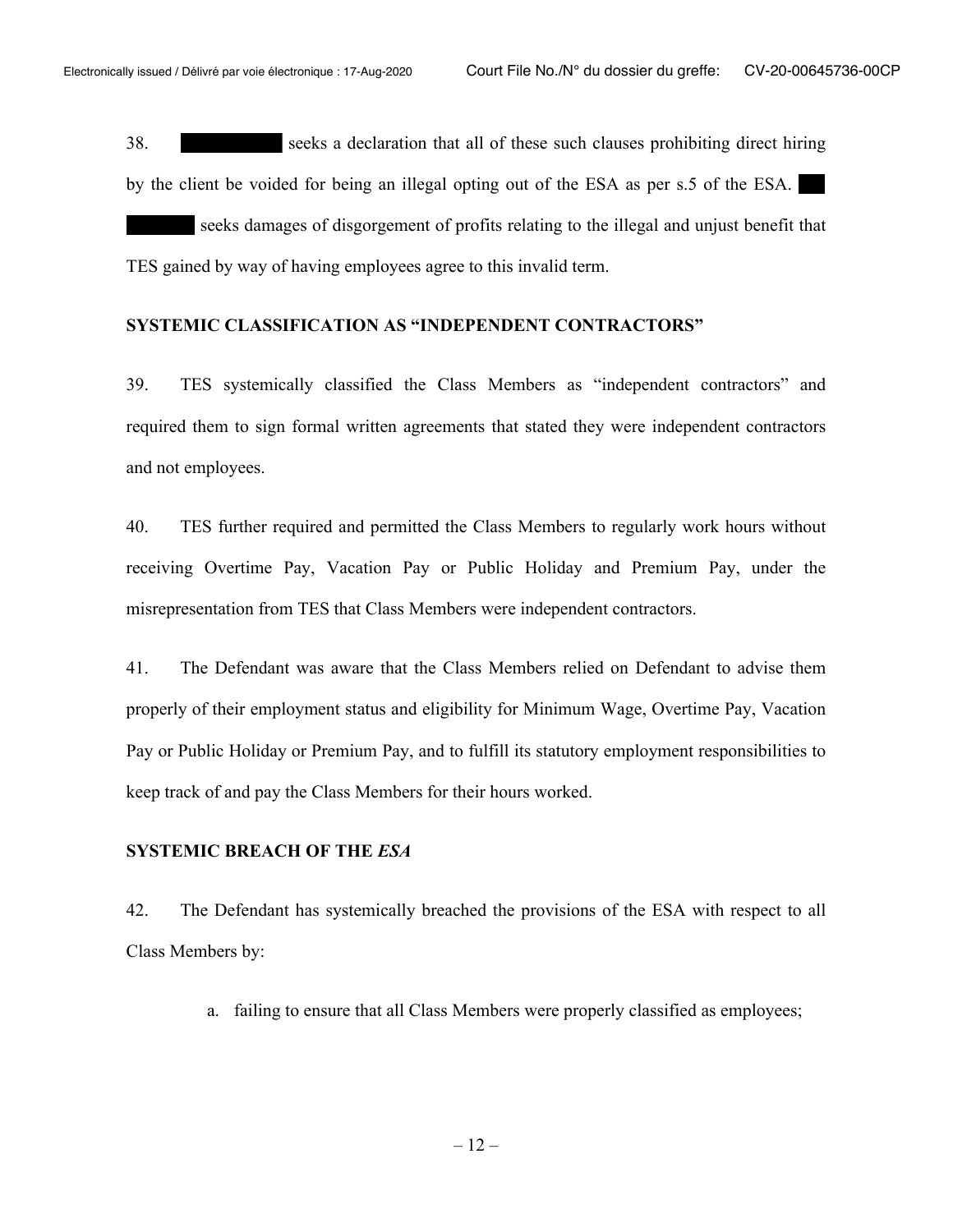- b. failing to ensure that the Class Members hours of work were monitored and accurately recorded;
- c. requiring and/or permitting the Class Members to work hours in excess of the Overtime Threshold but failing to ensure that the Class Members were compensated for Overtime Pay;
- d. failing to compensate Class Members for Vacation Pay; and,
- e. failing to compensate Class Members for Public Holiday and Premium Pay.

43. TES's misclassification of the Class Members as purported independent contractors and the denial of their entitlements under the ESA or applicable employment standards act is unlawful.

44. To the extent that any contracts purport to designate the Class Members as independent contractors, such contracts or provisions are void and unenforceable.

45. The Class Members are entitled to unpaid wages.

46. Such breaches have been and are ongoing and continuous in respect of the Class Members since at least approximately 2009.

### **PUNITIVE, AGGRAVATED AND/OR MORAL DAMAGES**

47. pleads that this case is appropriate for Punitive, Moral and/or Aggravated damages. The non-exclusive reasons for these damages are set out below: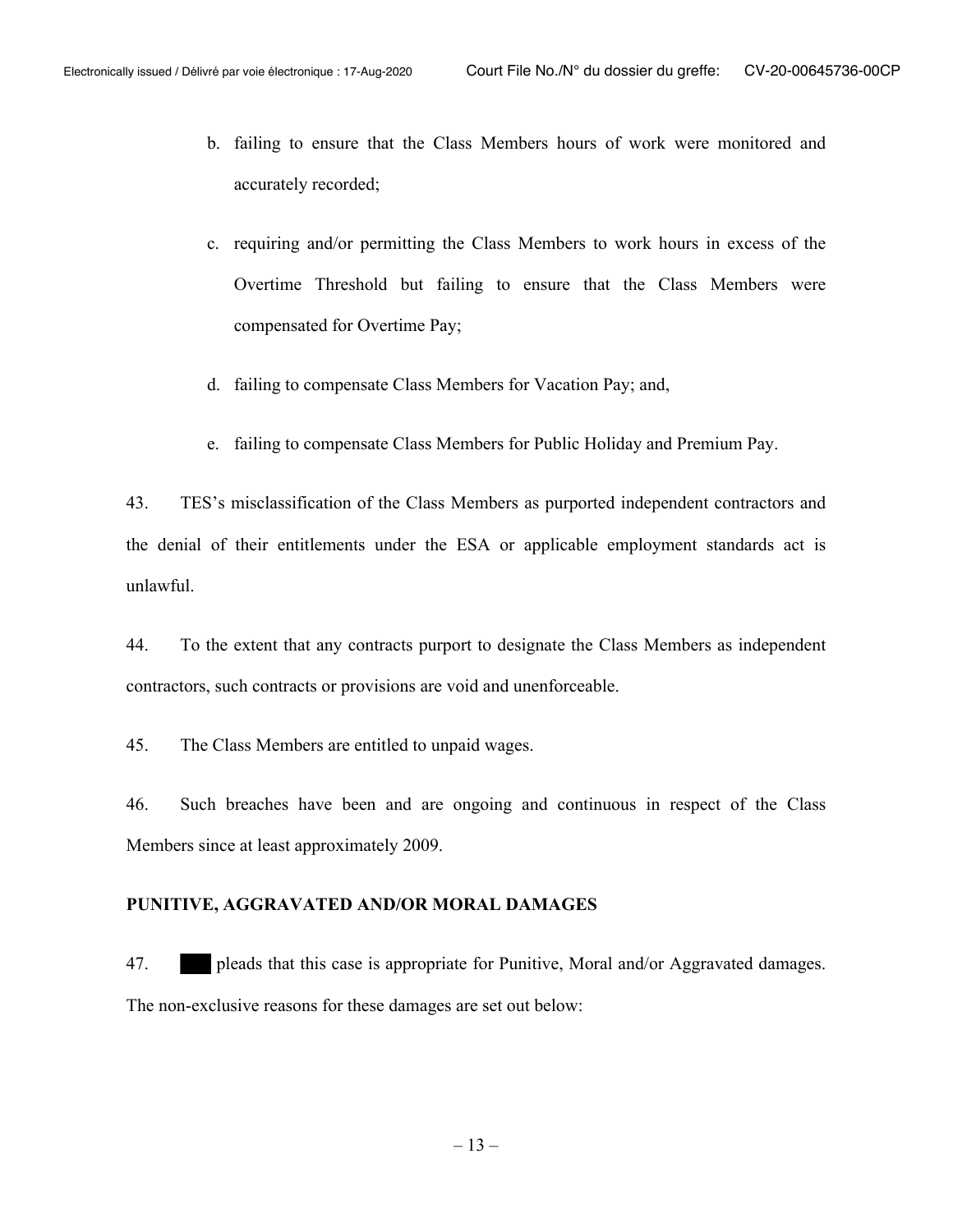- a. TES misclassified their workers contrary to the ESA which is an act directly contrary to the ESA;
- b. TES failed in their statutory duties including but not limited to collecting government taxes and payroll taxes;
- c. TES failed to provide minimum employment standards relating to their employees, thus breaching the ESA and disadvantaging their employees;
- d. TES benefited from their employees being forced to work overtime which constitutes illegal wage shortchanging from said employees contrary to the ESA for which there ought to be more of a punishment than to merely pay the money which was initially owed.
- e. TES acted in a callous manner by not resolving the issue once they learned of it but instead attempting to not pay back-wages to those employees affected;
- f. TES has failed and continues to fail to provide the statutory benefits to employees including up to and at any final hearing of this matter;
- g. TES exploited employees who were looking for positions and/or jobs and forced them to work as contractors when they were vulnerable; and,
- h. By misclassifying these workers as not being placement workers TES has eliminated many non-monetary rights from the workers including but not limited to:
	- i. Part VII of the ESA: Hours of Work and Eating Periods;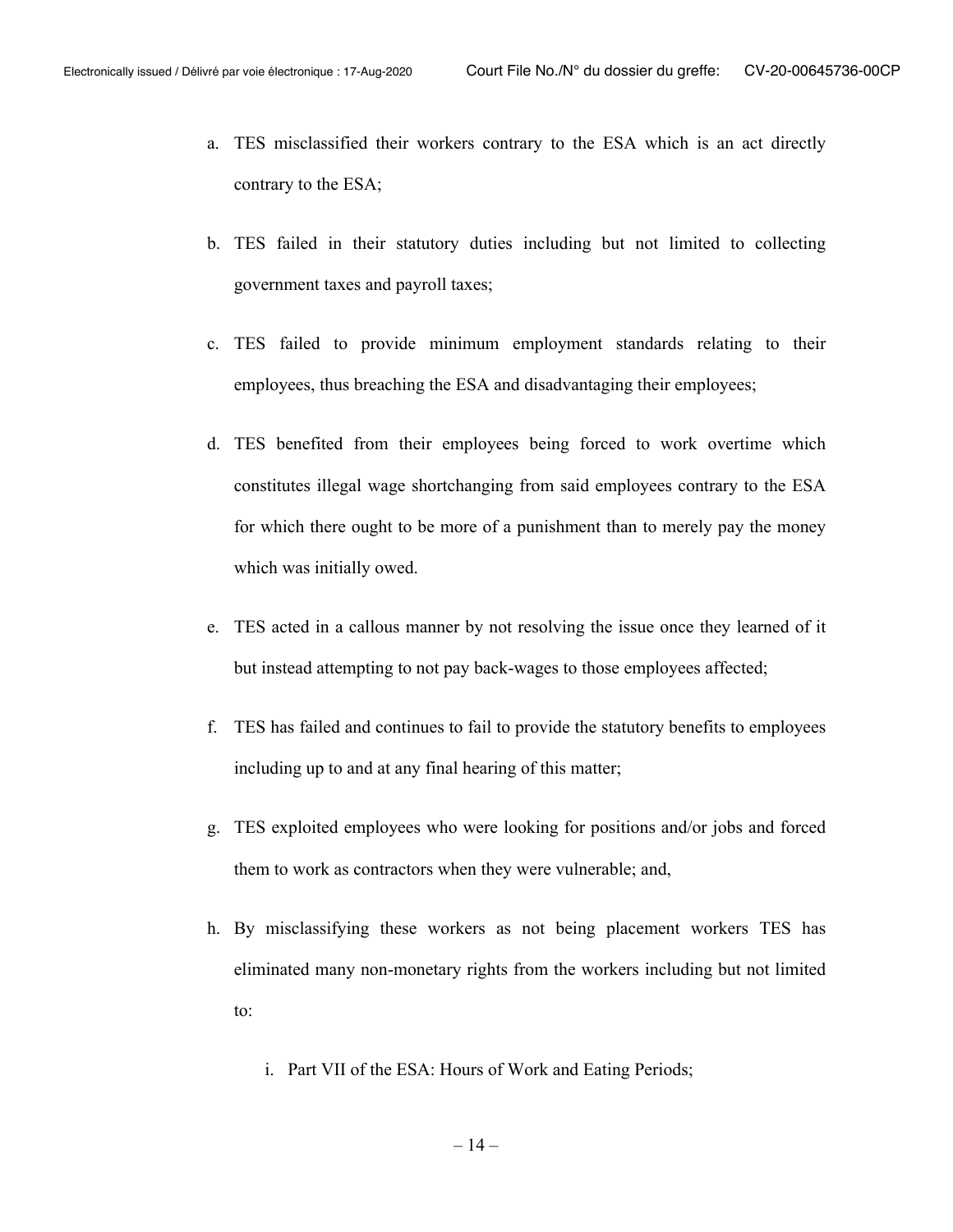- ii. Part VII.1 of the ESA: Three Hour Rule; iii. Part XIII of the ESA: Benefit Plans;
- iii. Part XIV of the ESA: Leaves of Absences;
- iv. The prohibition on being hired by placement agency clients as per s.74.8(1)(4) of the ESA
- i. TES to date has ignored the Temporary Help Agency provisions of the ESA notwithstanding that these were put in place to provide protection against their very business model and thus extra damages over and above the amount they short-changed their employees for is required for behavior modification of other companies.

48. The behavior, if applicable, of TES in defending this action which is found to be overly zealous in the face of evidence showing their employees are owed their statutory benefits and remittances.

49. The principle of deterrence is needed in order to discourage other companies from misclassifying and short-changing their workers as the Defendants have in this case.

### **DISGORGEMENT OF PROFITS**

50. TES is in a fiduciary position to their employees it places with its client firms. The Class Members relied on TES to properly classify and pay them according to employment standards.

51. TES has not lived up to that fiduciary position by placing their own interest in profit over that of the workers that they place.

 $-15-$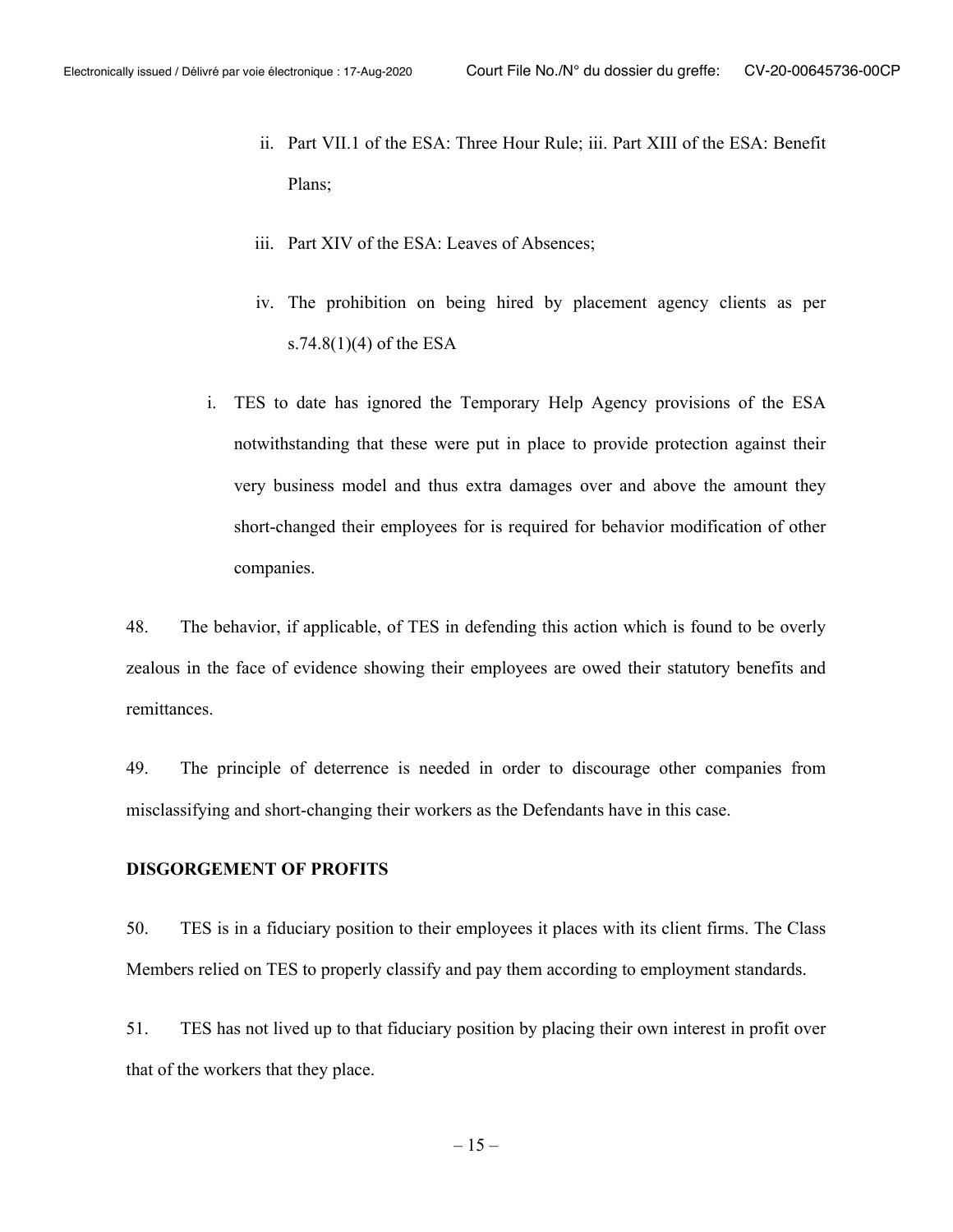52. Thus, any profits made through this breach of fiduciary duty ought to be disgorged.

53. TES benefited by misclassifying the Class Members as contractors and thus gained profits which it re-invested or otherwise benefit from. TES ought to disgorge to the Class Members the profits obtained from breaching the ESA.

54. As noted above TES gained profit by barring their assignment workers from applying for, or working at the company at which they were placed which is illegal and void under  $s.74.8(1)(4)$  and caused TES to gain a profit, that profit which ought to be returned to the workers whose rights were violated.

#### **AGGREGATE DAMAGES**

55. also pleads that the trial judge ought to make an award of aggregate damages in this case since the records kept by TES of the earnings of class members should allow for the damages of each Class Member to be calculated without the need for resort to individual assessments or mini-trials.

#### **LOCATION**

56. proposes this action be tried at the City of Toronto, in the Province of Ontario.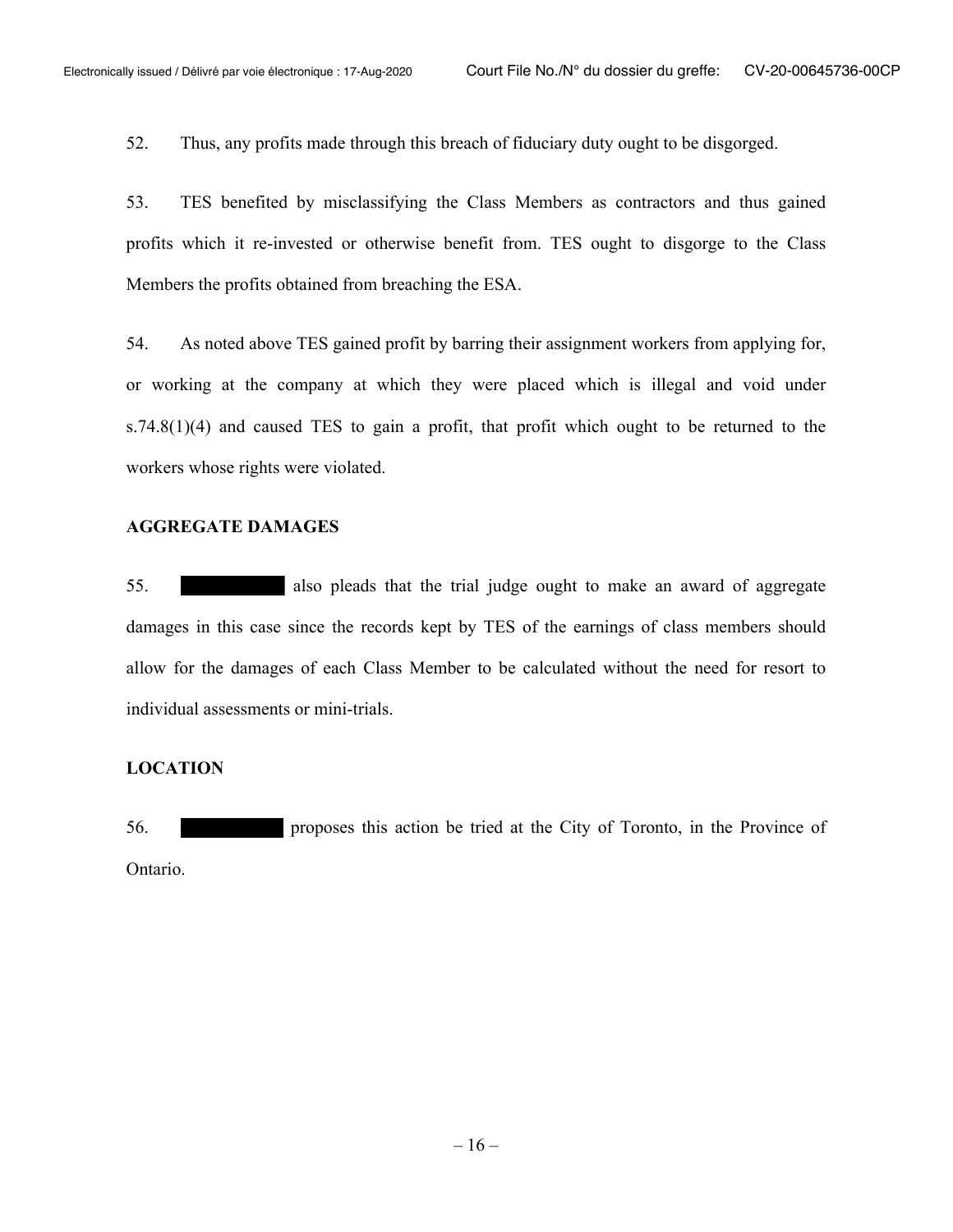## **Monkhouse Law** Barristers & Solicitors 220 Bay Street, Suite 900 Toronto, Ontario, M5J 2W4

## **Alexandra Monkhouse (70390L)**

alexandra@monkhouselaw.com

# **Andrew H. Monkhouse (64529L)**

andrew@monkhouselaw.com

Tel.: 416-907-9249 Fax: 888-501-7235

Lawyers for the Plaintiff